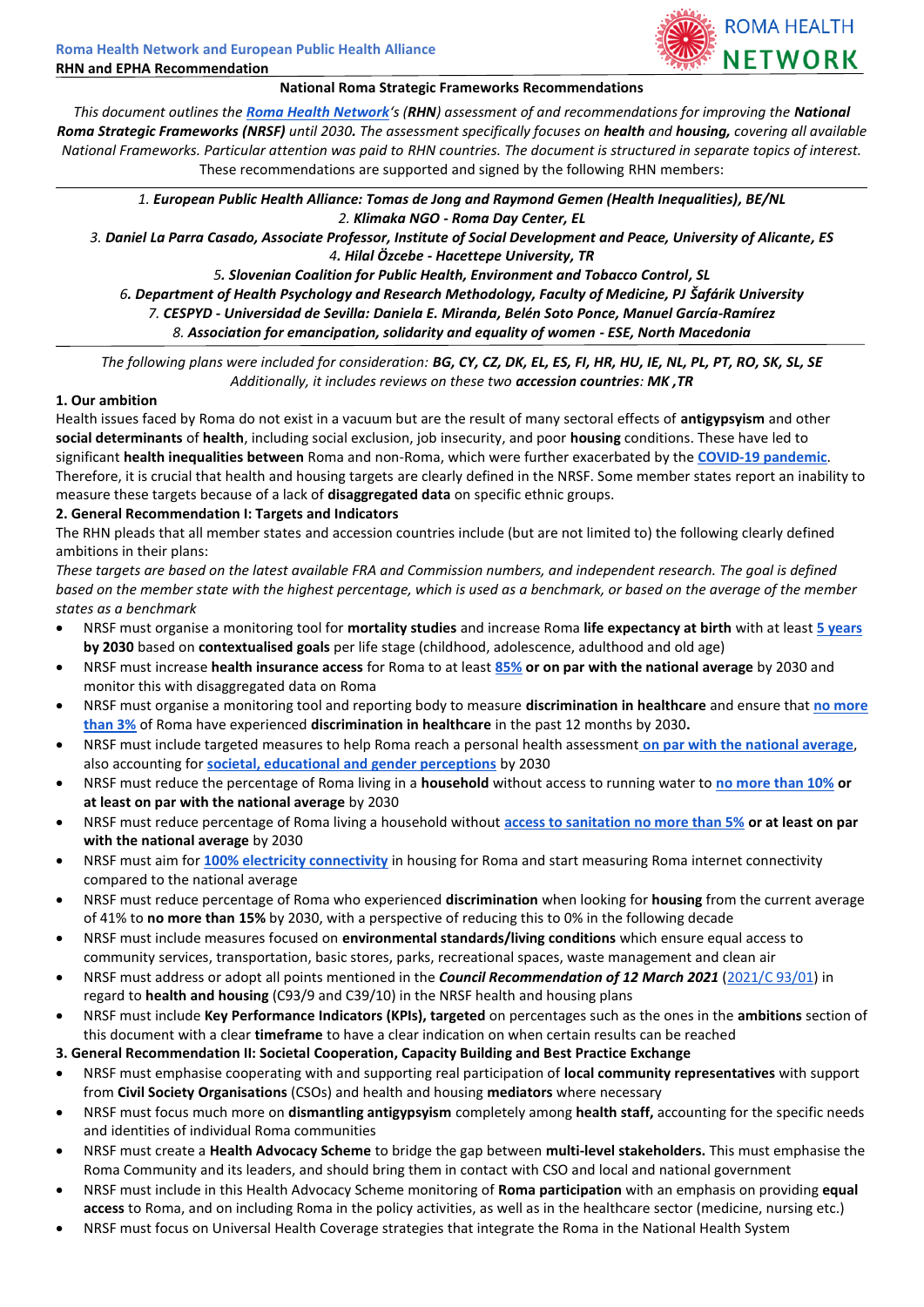

NRSF must focus on sharing **best practices** not only in the Commission framework, but in a national **best practice sharing platform.** 

# **4. General Recommendation III: Mental Health**

- NRSF must routinely **monitor mental health** (like with physical health)and include **mental health promotion** activities.
- NRSF must include mental health **promotion** and **mediation** activities under the health section given the higher prevalence of frequent mental distress among Roma and Travellers

## **5. General Recommendation IV: Learn from Effects of COVID-19**

- NRSF must account for the **disproportional effects** and mental toll of the COVID-19 pandemic. The Commission itself even reported cases of **[scapegoating](https://ec.europa.eu/info/sites/default/files/overview_of_covid19_and_roma_-_impact_-_measures_-_priorities_for_funding_-_23_04_2020.docx.pdf)** of Roma in some member states.
- NRSF must include clear measures that specifically target the disproportionate effects of COVID-19 such as lack of access to proper **sanitation**, clean **water**, a lack of digital tools revealing a large **digital gap** as well as lack of **vaccination**. This should not only be limited to the current pandemic, but to **future pandemics** as well.
- NRSF must include measures for increasing Roma community resilience towards any future emergencies that disproportionately affect them, including pandemics
- **6. General Recommendation V: Monitoring**
- NRSF must adopt an **empowerment evaluation framework** with both quantitative and qualitative data, collecting data throughout the NRSF implementation process to capitalise on opportunities and improve planning with all involved parties
- NRSF must **prioritise** gathering **disaggregated data** on Roma in the coming years. This is necessary to be able to create **targeted measures** for **long-term effects**
- NRSF must include a **holistic** approach, meaning data is collected on all sectors (employment, education, housing, health).
- NRSF must use **quality standards** (such as the targets mentioned in section *2. General Recommendation I*).
- NRSF must include mechanisms for increased transparency of the implementation of measures
- **7.1 Country-specific recommendation I: Denmark and the Netherlands - (European Public Health Alliance)**
- Move away from the system of **integrated policy measures** and create a **targeted inclusion strategy** for **Roma**
- Start monitoring and collecting **disaggregated data** on **Roma** to fill the massive data gap
- Look into **access to basic utilities** and **services** in housing for **Roma**
- Start **targeted mediation** and **inclusion** to ensure Roma get a say in the policy process
- **7.2 Country-specific recommendation II: Greece - (Klimaka Roma Day Center)**
- **(Mental) health literacy programs** for health awareness raising in Roma settlement
- **State of health analysis** in Roma settlements to help implement **targeted measures**
- **Combat lack of trust/suspicion** towards healthcare and fight discrimination in healthcare by health professionals **(health mediation)**
- **Reconstruct** health and mental health perceptions, identify **taboo, stigma and shame**
- **Awareness** on **forced marriage, forced sterilisation** and **reproductive rights**
- Measures against working in **dangerous**, **unprotected**, **illegal** & **unhealthy jobs**
- Follow a **holistic approach** in education, employment, housing and health topics.

## **7.3 Country-specific recommendation III: Ireland**

- Add **Key Performance Indicators** for monitoring
- Focus on **disaggregated data** (ethnic identifier)
- Implement measures to increase the **representation** of Roma and Travellers in the healthcare workforce **(Equal access)**
- Implement the **Public Sector Equality and Human Rights directive** to curb discrimination and promote equality of health outcomes as described in **[Section 42](https://www.ihrec.ie/download/pdf/ihrec_act_2014.pdf#page=37)** of the Irish Human Rights and Equality act 2014
- Develop a national approach and strategies to create Traveller and Roma cultural competence within the healthcare sector
- Include a **Mental Health Promotion** sub-section under the health section. This should include a set of actions aimed at strengthening the protective factors for good mental health
- Creating a **'Crisis Response Teams for Travellers'** in the event of a **Traveller suicide**
- **7.4 Country-specific recommendation IV: Slovakia - (PJ Šafárik University)**
- Add measures concerning **recognition** and **reparation** of past injustices committed against Roma, specifically on **forced sterilisation** of Roma women
- Include measures focused on **health access** for **women, children** and **vulnerable Roma (disabled, LGBTQ+, domestic violence victims)**
- Include measures to encourage **general practitioners** for both **children** and **adults** to pursue their medical practice in unattractive regions and localities
- Increase knowledge and skills of health professionals on how to provide healthcare for people from ethnic minorities and with low health literacy via **educational opportunities and training** in postgraduate and continual education
- Include measures to encourage **equal access** of Roma to the **healthcare force,** such as in **medicine** or **nursing** (scholarship program, active search for young promising people)
- Clearer **monitoring measures,** including legislation to make **ethnic data collection** possible, including **disaggregated data**  and more targeted data collection
- Ensure a **national platform** for **best practice sharing**